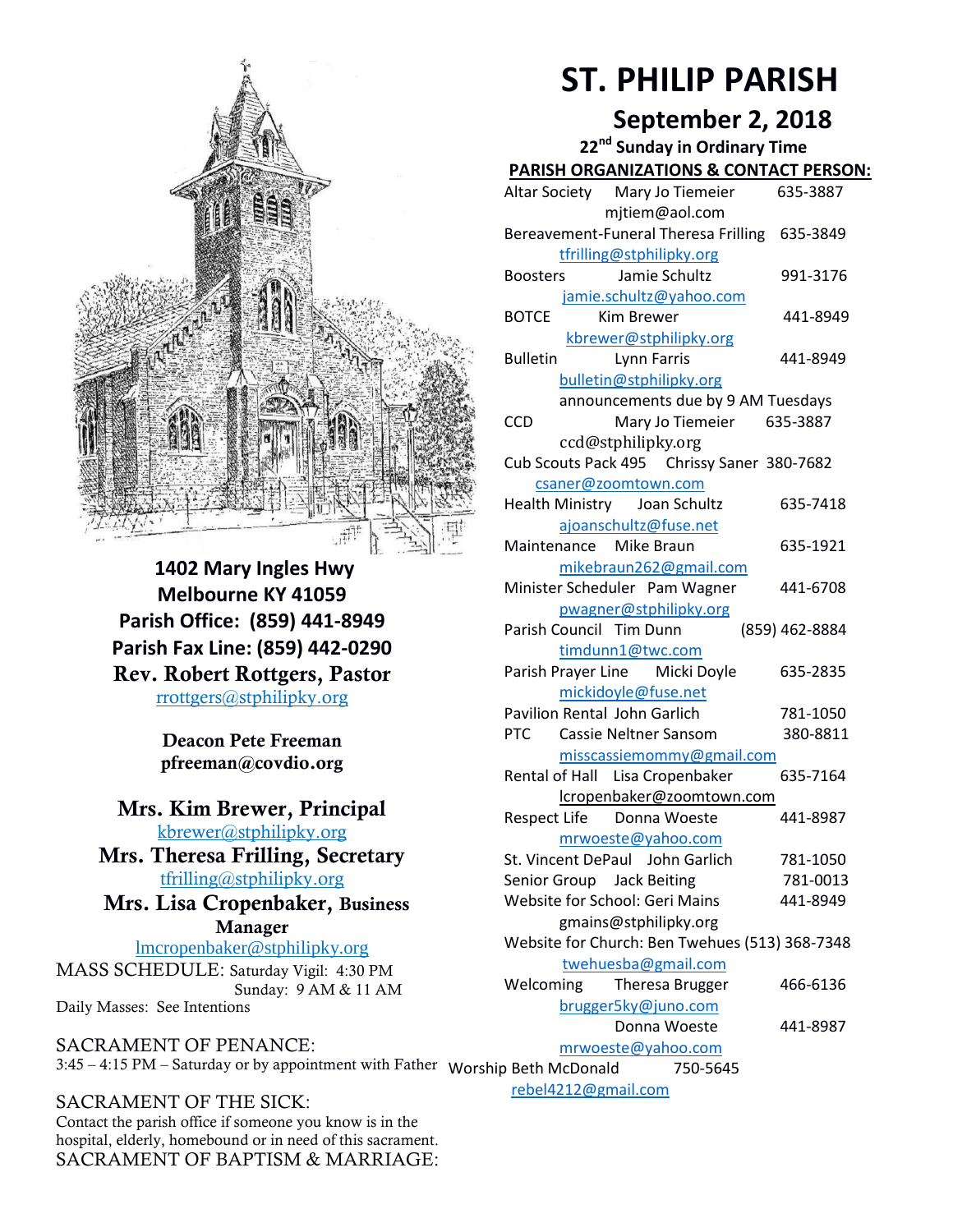### **MASS INTENTIONS:**

**Saturday, September 1**  4:30 PM Becky Wiley

#### **Sunday, September 2**

9:00 AM Roger Joering 11:00 AM Lou Ann Roth

**Monday, September 3 – LABOR DAY**  8:30 AM Frank & Vi Geiger

**Tuesday, September 4**

7:00 PM Al & Rita Schultz

**Wednesday, September 5** 8:30 AM Cletus & Donna Sue Reinert

**Friday, September 7** 8:30 AM Living & Deceased of St. Philip Parish

#### **Saturday, September 8**

4:30 PM Ed & Bernadine Rumker & Sons

**Sunday, September 9**

9:00 AM Maynard & Hilda Futscher 11:00 AM George & Elsie Kramer

# **STEWARDSHIP**

Collection from August 26<sup>th</sup>: \$3,939.50 Utility: \$210.00 Endowment: \$135.00 Norbert Frilling Fund: \$85.00 Domestic Needs: \$240.00 Peter's Pence: \$10.00 Prayer Shawl: \$100.00 THANK YOU FOR YOUR GENEROSITY!

*OTHERS FIRST* **– SEPTEMBER:**

This month we will be collecting items for Family Promise. They are located at 336 W 9<sup>th</sup> Street in Newport. Did you know families with children make up 40% of the people who experience homelessness? Family Promise is transforming the lives of homeless families because every child deserves a home. They need the following: batteries (all sizes), bottled water, juice, personal hygiene items such as shampoo, razors, conditioner, deodorant, tissues & new underwear (adult and children sizes). As always, please place your donation in the basket at the side entrance of church.

# **ALTAR FLOWERS:**

The flowers this week are in memory of Lou Ann Roth.

#### **LABOR DAY MASS:**

Start your holiday off right with 8:30 a.m. Mass here.

#### **ALTAR SOCIETY NEWS:**

Altar Society Meeting - The first Altar Society meeting for the 2018/2019 term will be Thursday, September  $6^\text{th}$ at 7:00 pm in the Parish Center Meeting Room. We extend a sincere invitation for new members.

# **WEEKEND OF SEPTEMBER 15 & 16:**

We will have anointing of the sick at all masses on September 15<sup>th</sup> and 16<sup>th</sup>. The anointing of the sick is administered to bring spiritual and even physical strength during an illness. There will also be prayer shawls available after all masses.

#### **BILL & MELROSE GUTHIER'S 70TH ANNIVERSARY:**

Please join us for an open house celebrating Bill and Melrose Guthier's 70<sup>th</sup> anniversary on Sunday, September  $9<sup>th</sup>$  from 1:00 - 5:00 p.m. at our parish center. No gifts, please.

#### **SPIRITUALITY TAP-IN:**

Father Bob Rottgers is the featured speaker. Please join us on September  $10^{th}$  from 6:00 -8:00 p.m. at the Headquarters Historic Event Center, 935 Monmouth Street in Newport. All ages are welcome to attend this free event. Call your Catholic Order of Forresters agent or the Forresters office at 261.1365.

#### **CATHOLIC WEBSITE:**

Our parish has joined an online Catholic, educational and devotional website. You will find study guides, movies, books and much more. Go to [formed.org](http://formed.org/) and use our parish code D7VVYY. You will be asked to register after entering the parish code. There is no cost to you so please take advantage of this wonderful resource in helping to grow in our faith.

#### **SCHOOL SUPPPORT**

An easy way to support the school would be to collect box-tops, Kroger rewards and recycle aluminum cans. All of these items will benefit St. Philip School. Bonus box-tops are on many products and offered by stores like Meijers as part of back-to-school. All box tops have an expiration date. Please trim your box-tops and send to the school office.

Our school is always in need of volunteers. You must be virtus trained and in compliance with all Diocesan Safe Environment guidelines. We need your help in these areas: library, school office, cafeteria helper, teacher's aides, help out with weekly skills assessment, computer class and gym class. Call or email Mrs. Brewer for information (441-3423 ext. 4 or [kbrewer@stphilipky.org.](mailto:kbrewer@stphilipky.org)) We also need volunteers in the cafeteria. Please contact Megan Clift [\(mclift@stphilipky.org\)](mailto:mclift@stphilipky.org) for more information.